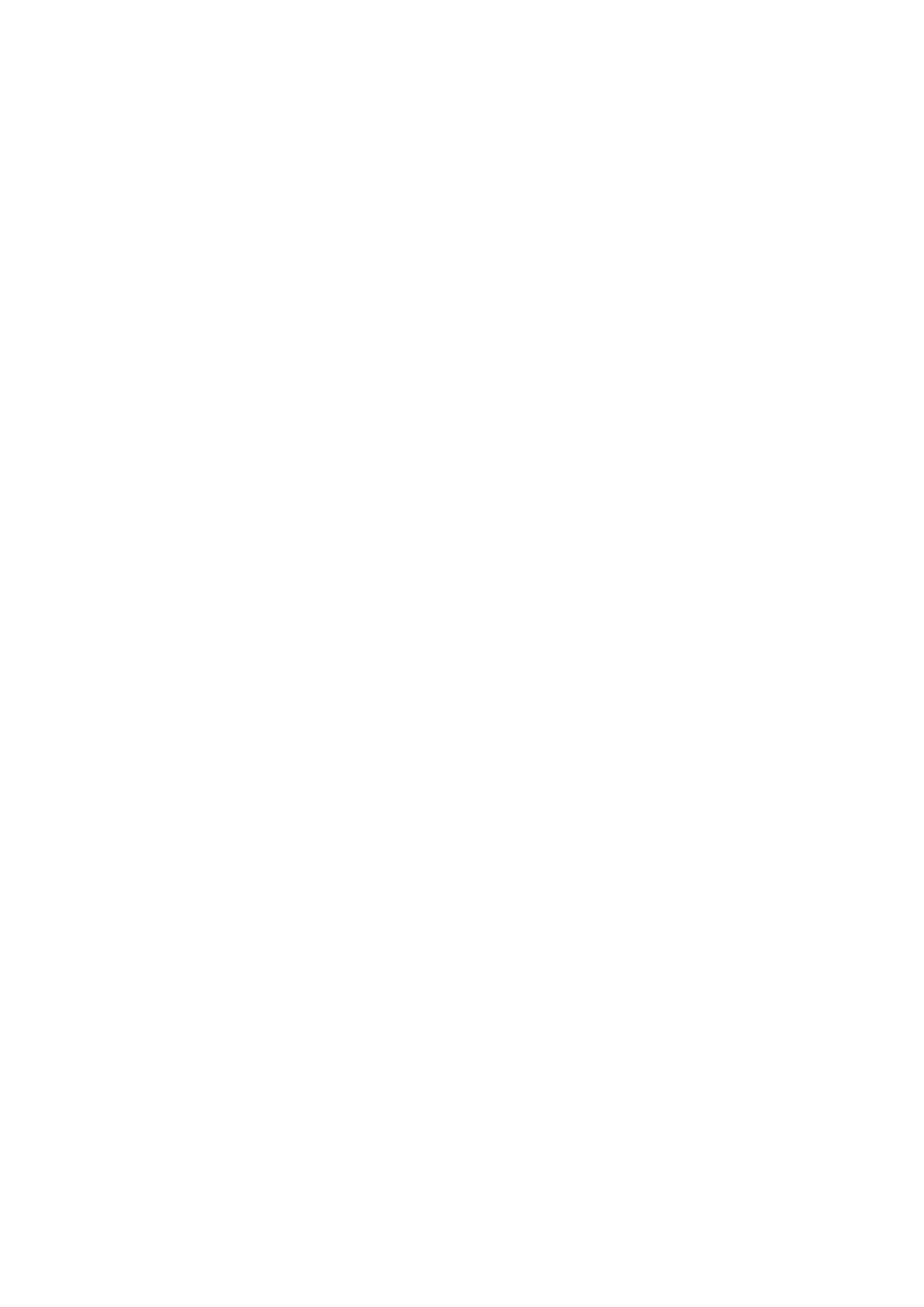# **I. Introduction**

- **1.** The proposal for a set of 17 sustainable development goals agreed upon in July 2014 at the final session of the Open Working Group (OWG) for Sustainable Development Goals (SDGs) is setting the stage for the final round of negotiations that will start in January 2015 and, in September 2015, will lead the United Nations General Assembly to adopt its development agenda beyond 2015.
- **2.** The OWG proposal is the result of an open and intense intergovernmental debate. It sets forth a comprehensive framework of ambitious goals and targets, providing a suitable blueprint for negotiating and approving the final document. ILO issues are prominent, particularly in the proposed sustainable development goal 8 to "promote sustained, inclusive and sustainable economic growth, full and productive employment and decent work for all". Several key items of the decent work agenda are encompassed as targets under this goal, while others are mentioned under other proposed goals. A target on implementing "nationally appropriate social protection systems and measures for all, including floors", for instance, is suggested under goal 1, "end poverty in all its forms everywhere".<sup>1</sup>
- **3.** The final negotiations will also be supported by a synthesis report prepared by the Secretary-General of the United Nations. It will bring together the outcomes of various post-2015 processes and reports in addition to the OWG proposal, particularly on financing and means of implementation from the Intergovernmental Committee of Experts on Sustainable Development Financing and the results of the UN Development Group (UNDG) national dialogues on delivering the post-2015 agenda.
- **4.** This paper reviews the outcomes of the post-2015 process thus far and the contribution of the ILO and its tripartite constituents and sets forward some suggestions for action to ensure a successful outcome for the ILO. It also calls attention to the need for the Office to begin equipping itself to deliver on the new agenda in order to take advantage of the forthcoming opportunities to promote decent work for all.

# **II. Outcomes of the post-2015 intergovernmental process**

#### **The Open Working Group for Sustainable Development Goals**

**5.** After a long process encompassing 13 full sessions over 16 months, stock-taking discussions of 58 issues, presentations from over 80 experts and consultations with business associations, trade unions, NGOs and civil society, the OWG presented its outcome document in July 2014. <sup>2</sup> The proposal includes a list of 17 SDGs that are presented as action oriented, global in nature and universally applicable, while at the same time taking into account different national realities and priorities. According to the OWG, the goals constitute "an integrated, indivisible set of global priorities for sustainable development". They are accompanied by  $169$  targets  $-62$  of which refer to means of

<sup>&</sup>lt;sup>1</sup> See: http://sustainabledevelopment.un.org/focussdgs.html.

<sup>&</sup>lt;sup>2</sup> The 30-member intergovernmental OWG was created as a follow-up of the United Nations Conference on Sustainable Development (Rio+20) (A/67/L.48/Rev.1 – January 2013).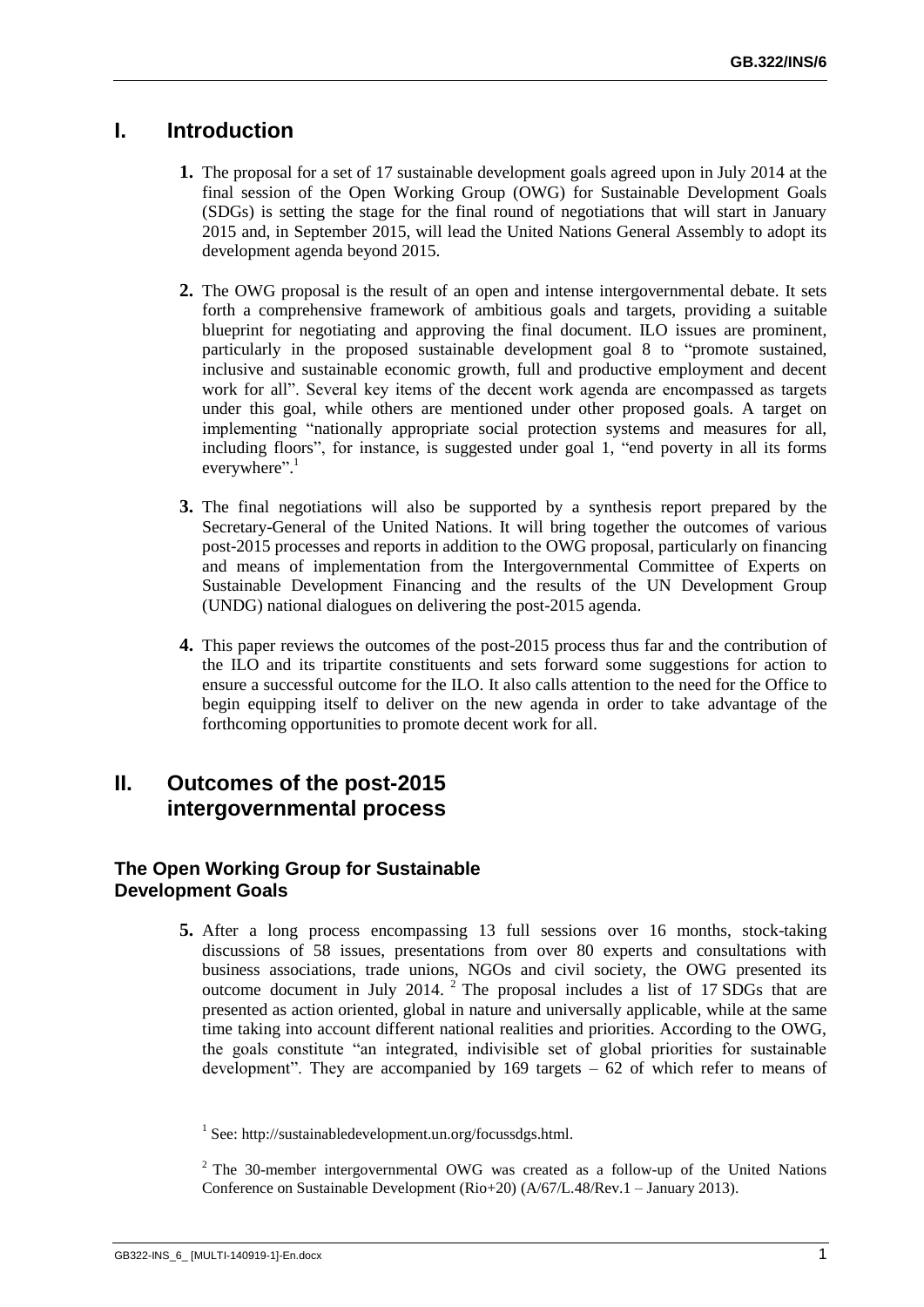implementation – defined as "aspirational global targets, with each government setting its own national targets guided by the global level of ambition but taking into account national circumstances". Targets should be supported by indicators focused on measurable outcomes, to be elaborated at a later stage.

- **6.** The introduction to the proposal underlines that poverty eradication remains "the greatest global challenge facing the world today and an indispensable requirement for sustainable development". The Millennium Development Goal (MDG) legacy is clear in the proposed goals 1 to 7, calling for action on poverty, food security and nutrition, health, quality education, gender equality, water and sanitation, and access to energy. Inclusive and equitable economies and societies are also indispensable to sustainable development, with proposed goals 8 to 11 covering inclusive growth and decent work, infrastructure and industrialization, inequality, and cities, respectively. Environmental protection is the theme of goals 12 to 15, and goal 16 covers topics related to governance and peace. Finally, goal 17 calls for strengthened global partnerships on finance, technology, capacity building, trade, policy coherence, multi-stakeholder partnerships and data, monitoring and accountability.
- **7.** Of 12 targets under goal 8, one explicitly calls for efforts to "by 2030 achieve full and productive employment and decent work for all women and men, including for young people and persons with disabilities, and equal pay for work of equal value". Other relevant targets are to reduce the proportion of youth not in employment, education or training; end child labour in all its forms and eradicate forced labour; protect labour rights and ensure safe working conditions for all workers including migrant workers; and encourage entrepreneurship, innovation and the formalization of micro-, small and medium enterprises. Concerning the means to achieve those objectives, specific reference is made to putting into operation a global strategy for youth employment by 2020 and implementing the ILO Global Jobs Pact.
- **8.** Additional references to ILO areas of concern are found in several other SDG targets. The question of social protection is a core target for action under the poverty goal and is mentioned together with wage and fiscal policies as a means to address inequality. Technical and vocational skills are the topic of three targets under the education goal. Other references relate to rural workers, workers in the health and education sectors, unpaid care and domestic work, migrant workers, small and medium enterprises in value chains, resilience to climate-related hazards and economic, social and environmental shocks and disasters, discrimination, and fundamental freedoms.
- **9.** The OWG proposal is the outcome of a complex negotiation process where sharp differences of opinion were expressed, particularly in the final stages preceding the agreement. Some criticized it for being too ambitious and broad to serve as a compelling list of global priorities requiring time-bound voluntary action.<sup>3</sup> For others, the references to human rights are tenuous and do not provide a solid global framework for socially and ecologically sustainable development.<sup>4</sup> Aside from specific concerns, however, the general reaction of civil society has been positive. In particular, most groups expressed

<sup>&</sup>lt;sup>3</sup> See http://www.cgdev.org/blog/what%E2%80%99s-point-post-2015-agenda.

<sup>4</sup> See http://www.4thworldmovement.org/wp-content/uploads/2013/11/Response-to-Co-chairs-Final.pdf.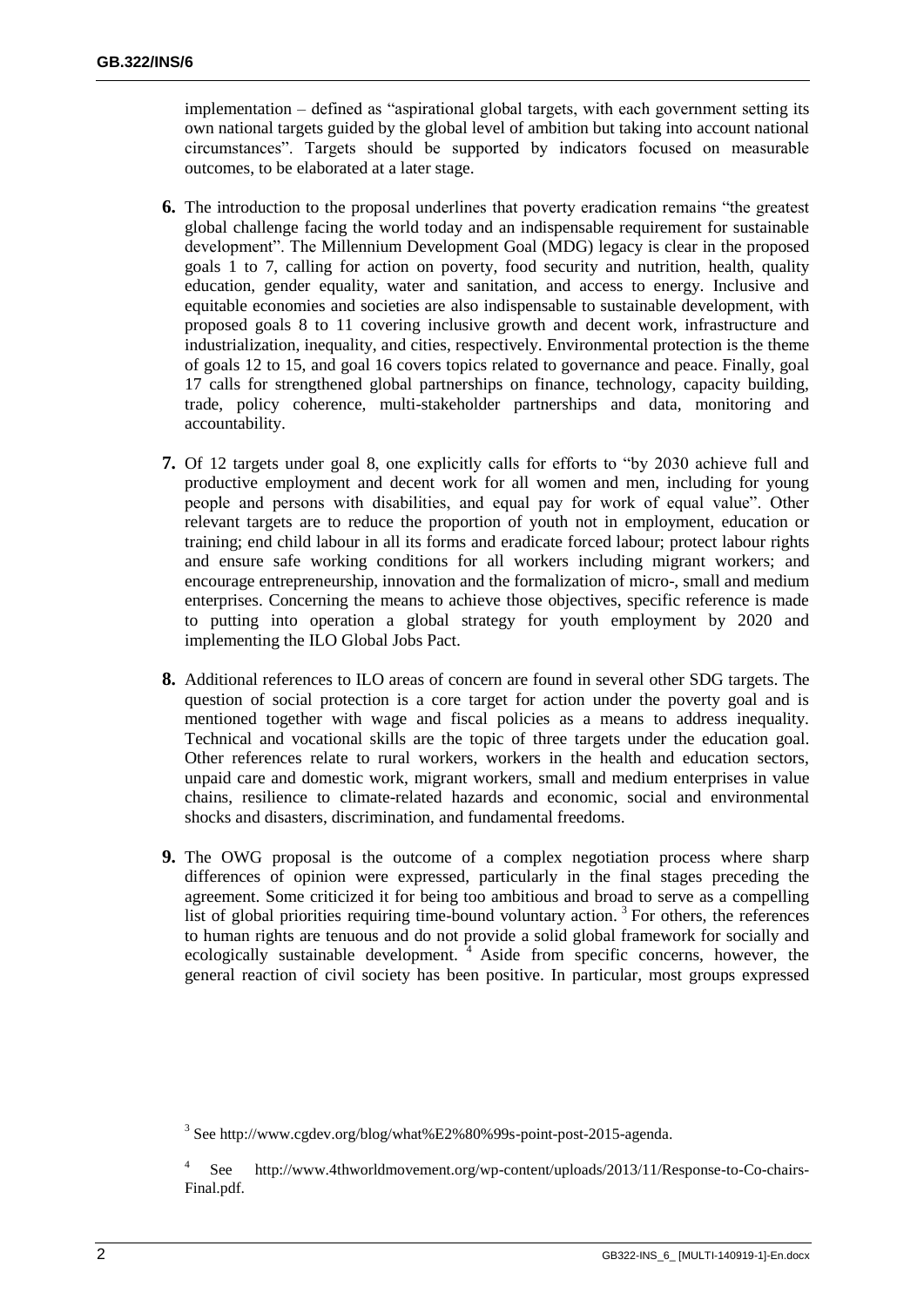appreciation for the open and inclusive manner in which the OWG fulfilled its mandate.<sup>5</sup> This sets a precedent for future global intergovernmental negotiations.

- **10.** The social partners were active contributors, submitting inputs and expressing their voice throughout the OWG process. Employers expressed appreciation for the recognition of the importance of the rule of law and good governance under goal 16 and for the emphasis on innovative partnerships with the private sector. <sup>6</sup> Workers found the agreement ambitious and encouraging on the whole, although they regretted the lack of dedicated goals on decent work and social protection and of references to international labour standards and the issues of wages and green jobs.<sup>7</sup>
- **11.** The list of goals and targets proposed by the OWG could still be modified or streamlined in the final round of negotiations. Some countries voiced the need to preserve their integrity; others expressed their reservation on certain topics. <sup>8</sup> However, the majority of the proposals are grounded on solid consensus. In particular those addressing employment, decent work and social protection were deemed to be global priorities and core elements of a transformative agenda. Unlike the MDGs, the world of work and its actors – employers, workers and governments – are viewed as key engines of development, central to any future framework.

#### **The Intergovernmental Committee of Experts on Sustainable Development Financing (ICESDF)**

**12.** The ICESDF was also established as a follow-up to Rio+20. Composed of 30 experts, it held a series of closed sessions with a few briefings and consultations with stakeholders and international agencies. The outcome report proposes a strategic approach and options to mobilize and effectively use resources to achieve the objective of sustainable development, encompassing funds that are both domestic and international, and public and private. It calls for domestic resource mobilization and the use of tax and fiscal policies, productive and decent employment and social protection floors to address inequity, fight poverty and build resilience.<sup>9</sup>

<sup>5</sup> For a preliminary analysis of civil society's reactions see:

http://www.worldhumanitariansummit.org/node/451197; http://post2015.iisd.org/news/civil-societyreacts-to-proposed-sdgs/.

<sup>6</sup> Statement made by the Global Business Alliance for Post-2015: http://sustainabledevelopment.un.org/content/documents/10908business.pdf.

<sup>&</sup>lt;sup>7</sup> See ITUC reflections at: http://www.solidar-suisse.org/2014/08/13/reactions-on-the-releasd-owgsdg-paper/.

<sup>&</sup>lt;sup>8</sup> A consensus was only narrowly reached on the following issues: e.g., governance, sexual and reproductive rights, climate change, sustainable patterns of consumption and production, the principle of common but differentiated responsibilities, and the question of means of implementation.

<sup>&</sup>lt;sup>9</sup> See http://sustainabledevelopment.un.org/content/documents/4588FINAL%20REPORT% 20ICESDF.pdf.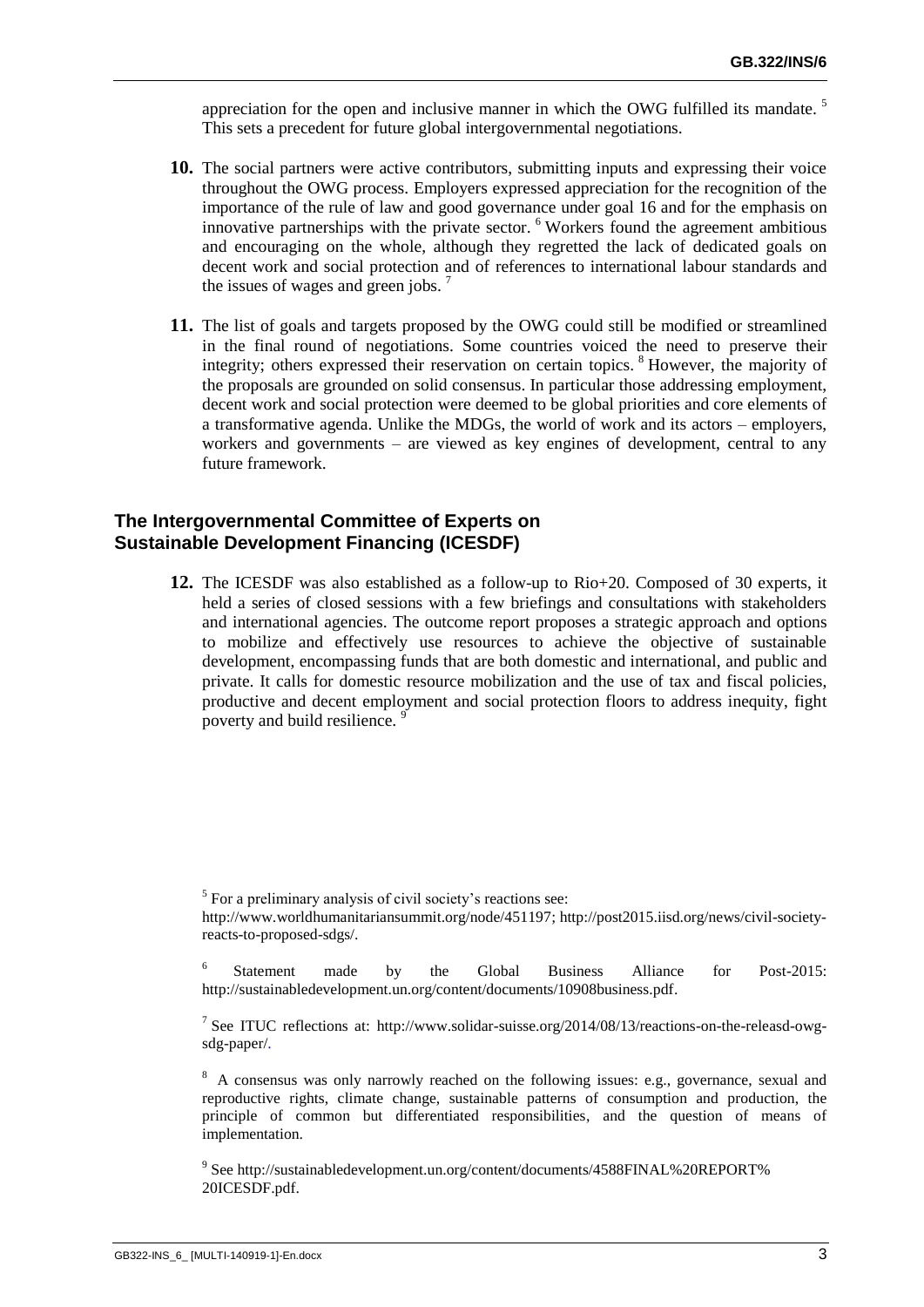### **UNDG national dialogues on "delivering the post-2015 development agenda"**

- **13.** Building on the success of the global consultation that inaugurated the post-2015 process, <sup>10</sup> the UNDG launched in March 2014 a series of dialogues on the factors within each country that may support or impede implementation of the new agenda. The dialogues are organized along six thematic groups: strengthening capacities and building effective institutions; localizing the agenda; participatory monitoring and accountability; partnerships with civil society; engaging with the private sector; and culture and development. Under each theme, multi-stakeholder discussions are held in a group of five to ten countries from all regions.
- **14.** The national dialogues are intended to complement the global discussion on broader means of implementation, such as the availability of financing and technologies and a conducive global policy environment. The preliminary results point to the importance of strengthening national administrative capacities as well as mechanisms for participation, inclusion and partnership with the private sector, unions, civil society and other local stakeholders. This approach is a fundamental aspect of the ILO's practice of social dialogue.

# **III. The ILO's contribution**

- **15.** The ILO has made a distinctive contribution to the work on the post-2015 sustainable development agenda in line with the six-point strategy adopted at the 319th Session of the Governing Body (October 2013).
- **16.** In order to contribute to accelerating the progress made towards achieving the MDGs, the Office supported progress on MDG 5 (improve maternal health) and MDG 6 (combat HIV/AIDS, malaria and other diseases) in Ghana. Under MDG 1 (eradicate extreme poverty and hunger), the ILO helped establish a National Forum on Social Protection in Niger, improve income and productive employment opportunities for small-scale farmers in the United Republic of Tanzania, and design youth employment plans and enhance women's participation in political institutions and the labour market in Colombia. International labour standards, tripartism and social dialogue underpinned the ILO's contribution.
- **17.** Through its participation in the UN Technical Support Team, the Office has been providing technical input to the co-chairs of the OWG throughout the process, co-leading interagency support to the discussion on poverty, growth, employment and decent work goals. At the request of OWG members, the Office intervened at various sessions to clarify technical questions concerning full employment, child labour, youth employment, social protection or other topics of pertinence to the ILO. High-level meetings, informal briefings and technical discussions have also been organized with representatives of UN member States in New York and Geneva, in some cases with the participation of the Director-General of the ILO.
- **18.** The Office has also been active in the UN System Task Team on the post-2015 development agenda, hosting the retreat held in Geneva on 15 September 2014. The Task Team – made up of senior representatives from 50 agencies including the International

 $10$  See:

http://www.worldwewant2015.org/bitcache/cb02253d47a0f7d4318f41a4d11c330229991089?vid=4 22422&disposition=inline&op=view.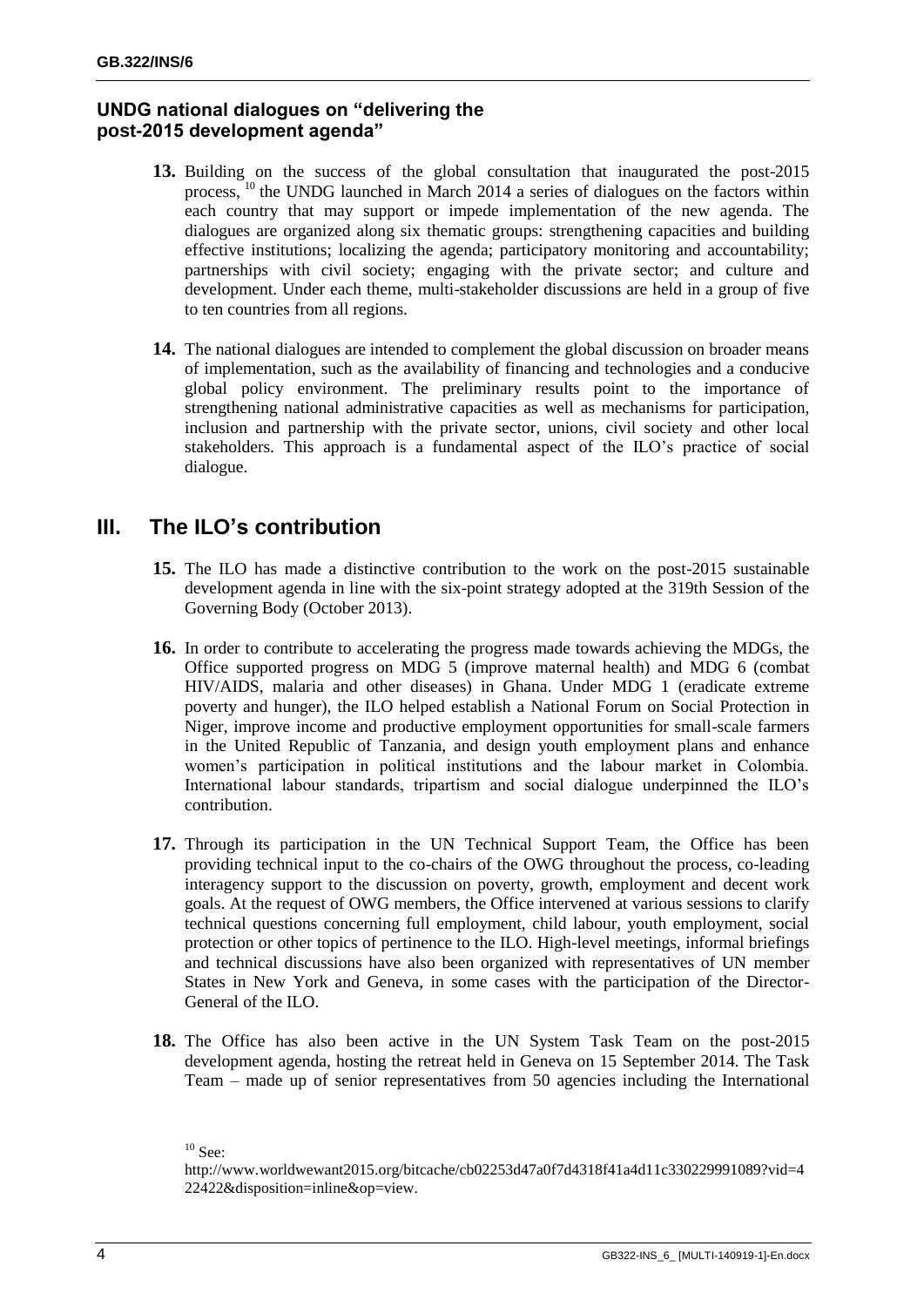Monetary Fund, the World Bank and the World Trade Organization – is a main contributor to the preparation of the synthesis report the UN General Assembly requested that the Secretary-General of the United Nations prepare by the end of 2014. Retreat participants looked in particular at the areas where the UN system was best placed to focus and deliver.

- **19.** In cooperation with the United Nations Development Programme and under the auspices of Germany and the Republic of Moldova, the Office also took the lead in organizing the post-2015 dialogue on strengthening capacities and building effective institutions. National multi-stakeholder consultations were held in Costa Rica, Djibouti, Kyrgyzstan, Malaysia, Republic of Moldova, Pakistan, Rwanda, Togo, and Turkmenistan. A global expert meeting was held in Bonn from 29 to 30 September 2014 and a final event is scheduled to take place in the Republic of Moldova in February 2015. The preliminary results suggest the importance of aligning the new agenda to national development strategies, reinforcing capacities for policy coherence and ensuring genuine participation of stakeholders in the design, implementation and monitoring of the SDGs. Work was supported by an advisory group of experts including representatives from the International Organisation of Employers and the International Trade Union Confederation.
- **20.** ILO field offices, such as those in Rome and Lisbon, were at times involved in defining a country's national position on post-2015. On several occasions, they assisted the social partners in consultations at country and regional levels, for example in Albania, Costa Rica, Colombia, Malaysia, Mauritius, Republic of Moldova and Togo. Support and technical inputs were provided at the Presidential Summit on MDGs and post-2015 (Abuja, Nigeria); the regional post-2015 conference (Istanbul, Turkey); the XII Meeting of the Ministers of Labour and Social Affairs of the Community of Portuguese-speaking Countries (Maputo, Mozambique); and at the Asia–Pacific Forum on Sustainable Development (Pattaya, Thailand). At the UN Conference on Small Island Developing States held in September 2014, the ILO highlighted the importance of inclusive growth, decent work, social protection, and labour standards in the development agenda of those countries.
- **21.** At the global level, the Trade Union Strategy Workshop on the Post-2015 Development Agenda, organized by the ILO Bureau for Workers' Activities in June 2014, brought together union leaders from all regions to develop proposals for submission to the OWG. The tripartite seminar, "Employment and decent work for all – The best route out of poverty", organized in Rome in April 2014 by the departments of Partnerships and Field Support and Multilateral Cooperation in collaboration with the Pontifical Council for Justice and Peace, called for setting decent work for all as one of the future goals. The implications of the post-2015 framework were also discussed at the 103rd Session (2014) of the International Labour Conference in the recurrent discussion on the strategic objective of employment and reflected in its conclusions. <sup>11</sup>
- **22.** At the technical level, the findings of the *World of Work Report 2014* provided useful evidence for advocacy on the significance of quality jobs for inclusive and sustainable growth. Contributions to post-2015 debates were made on a range of technical issues including cooperatives, HIV/AIDS, gender, education and skills, full employment, youth employment, the informal economy, child labour and labour market indicators. As co-chair of the Social Protection Inter-agency Cooperation Board, the Office provided substantive insight into the discussion of social protection floors. As chair of the Global Migration Group, the Office gave its views concerning the OWG and the high-level United Nations General Assembly side event on post-2015 and migration organized by Turkey.

 $11$  GB.322/INS/4/1.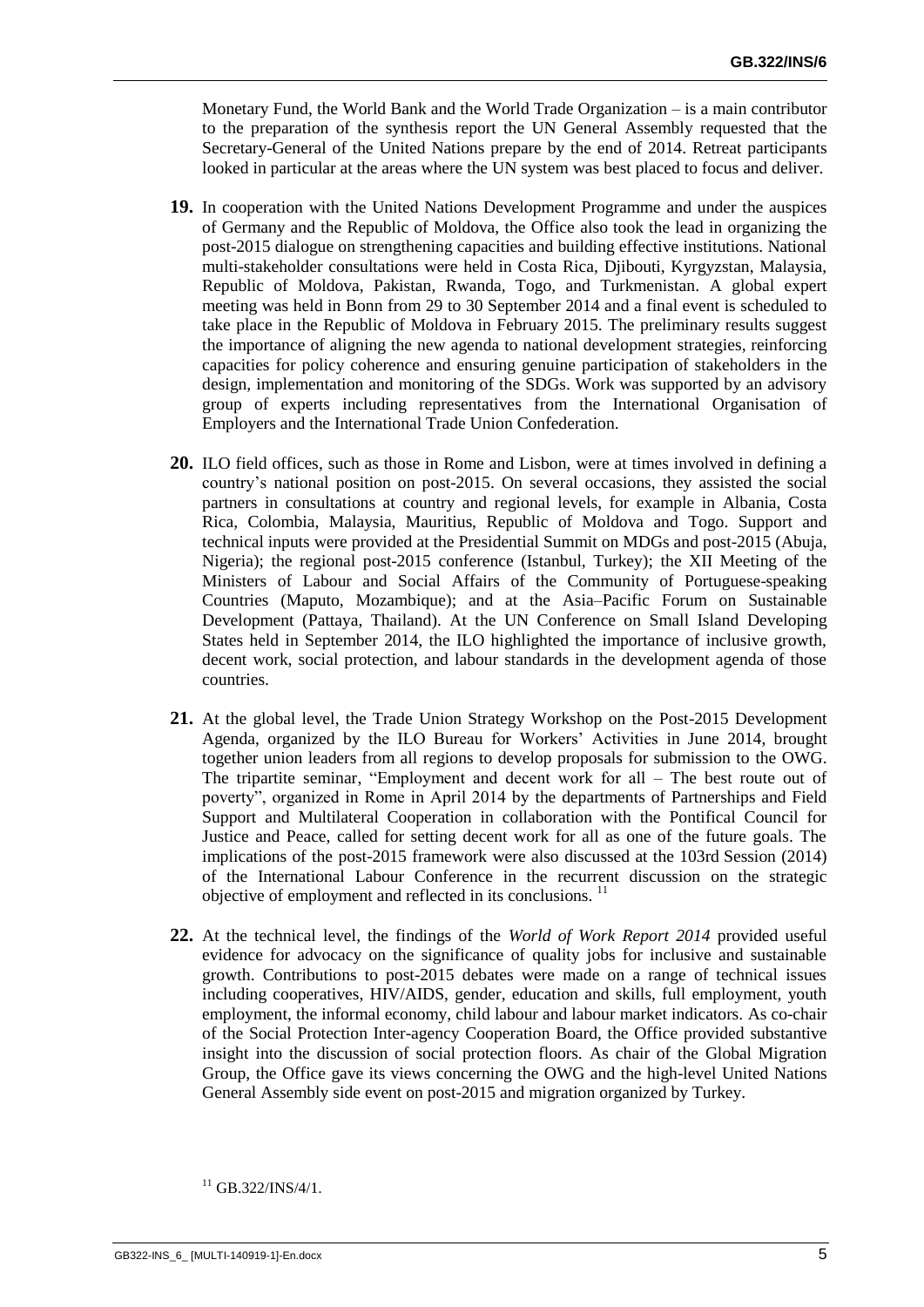# **IV. Main issues and next steps**

- **23.** As the final phase of the post-2015 process is approaching, it will be important to further the strategy of engagement recommended by the Governing Body at its October 2013 session.
- **24.** Advocacy by constituents and the Office about the significance of full employment and decent work, including social protection, will remain a core influencing factor on the final negotiations, by means of tripartite action at the national level in order to influence official country positions as well as through interaction with delegations to the United Nations in New York. Launched in September 2014, the Group of Friends of Decent Work for Sustainable Development, chaired by the delegations of Angola and Belgium, will provide a useful platform for informal policy discussions and exchange.
- **25.** Should the OWG practice be maintained, the mechanism for consultation and participation from the major groups and other stakeholders would provide a convenient channel for the social partners to convey their distinctive inputs as well as a vehicle for the Office to reach out to local governments, academic networks, NGOs and other stakeholders who share ILO concerns.
- **26.** Once the final round officially starts in January 2015, technical support will be requested by the negotiating delegations concerning the appropriate formulation of targets, indicators and means of implementation. The inputs of the ILO should be timely and informed by its vast knowledge base as well its distinctive policy and normative instruments.
- **27.** An active role should be maintained in the UN system-wide post-2015 initiatives at national, regional and global levels. Contributions to the preparation of the Secretary-General's synthesis report should aim at ensuring that the level of ambition of the new agenda is delivered on the ground in terms of focused and concrete initiatives in ILO areas. Attention should be paid to the outcomes of the Independent Expert Advisory Group on the Data Revolution for Sustainable Development. It will also be important to contribute to the internal discussion, which has just begun, on how to make the UN system fit for purpose to deliver the new agenda.
- **28.** Getting fit for purpose for post-2015 is especially relevant to the ILO. Increased attention to inclusive growth, full employment and decent work, including social protection, will undoubtedly be part of the future framework. It will open up a host of opportunities to promote ILO fundamental Conventions and strategic objectives. At the same time it will require additional capacities and resources to scale up ILO activities and respond to new requests for setting baselines for new national sustainable development strategies, identifying new sources of resource mobilization, defining joint operating procedures and policy coherence across agencies, assisting in the implementation of policies and programmes to achieve the new goals, providing capacity building in ILO areas to national and international partners and social partners, accounting for timely and reliable national and global monitoring of progress, and supporting the effective participation of tripartite constituents.